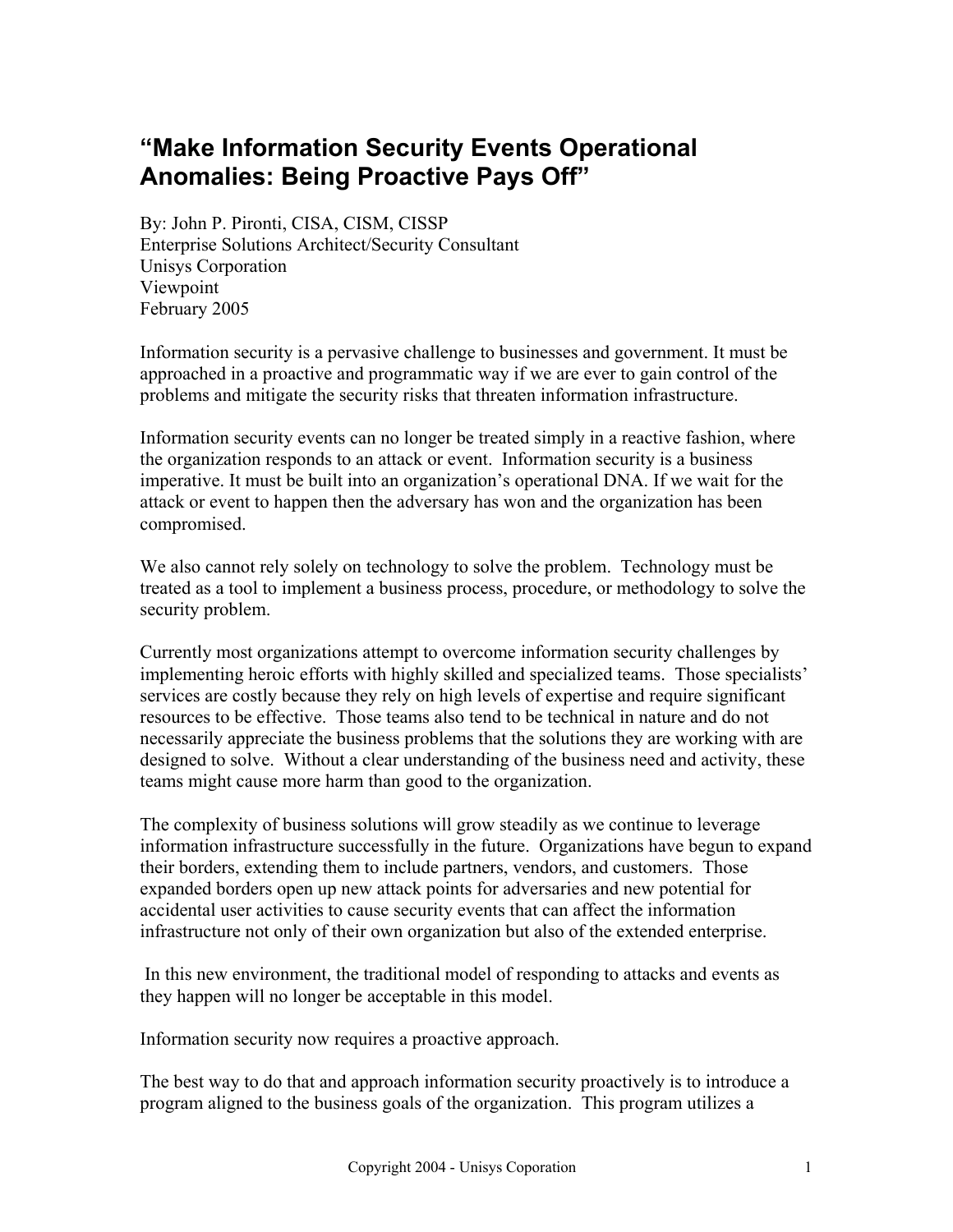structured and measurable approach to provide information security capabilities to an organization. Two key elements are threat and vulnerability assessment and vulnerability management and incident response. Those two elements represent the fundamental shift to a proactive approach to information security from a reactive one.

#### **Threat and Vulnerability Assessment**

Threat and vulnerability assessment includes analyzing and assessing the severity of threats to an organization's information infrastructure. These threats can be both internal and external in nature, and the approach to them will be both proactive and reactive.

The proactive elements are designed to help an organization use a threat analysis methodology to understand the current and emerging risk to its information infrastructure. This methodology will take into account the business goals and objectives of the organization and will be repeatable across all solutions in order to ensure consistency within the framework.

The reactive elements are those designed to provide the management team and decision makers within an organization with an understanding of the immediate threat posed by active attacks. They will be given an educated analysis of the likelihood, severity, and potential business impact of different attacks or security-related events. This will allow them to appropriately align resources and capabilities to repel the attacks and properly manage communication streams and expectations within the organization.

The primary goal of the threat and vulnerability assessment element of the program is to provide the organization with a proactive approach to risk management. This approach enables alignment to the business objectives and goals of the organization and presents information in a way that is useful to the business elements of the organization as well as to the technical elements.

### *(Insert Figure 1.0)*

#### **Incident and Vulnerability Management**

The incident and vulnerability management function contains both a proactive and a reactive element as well. The proactive element gains input from threat and vulnerability assessment function, as well as from other sources, to understand what vulnerabilities exist and the risk they pose within a particular solution or the organization as a whole. This function then is responsible for implementing controls and measures to mitigate the risk posed by those vulnerabilities.

One way the vulnerability management function can accomplish that goal is by creating plans in advance for response to events and attacks against the identified vulnerabilities within the solution. These response plans include prescriptive guidance on identification and appropriate response. The function can then forward those identification and response plans to the operations organization through a link that can include the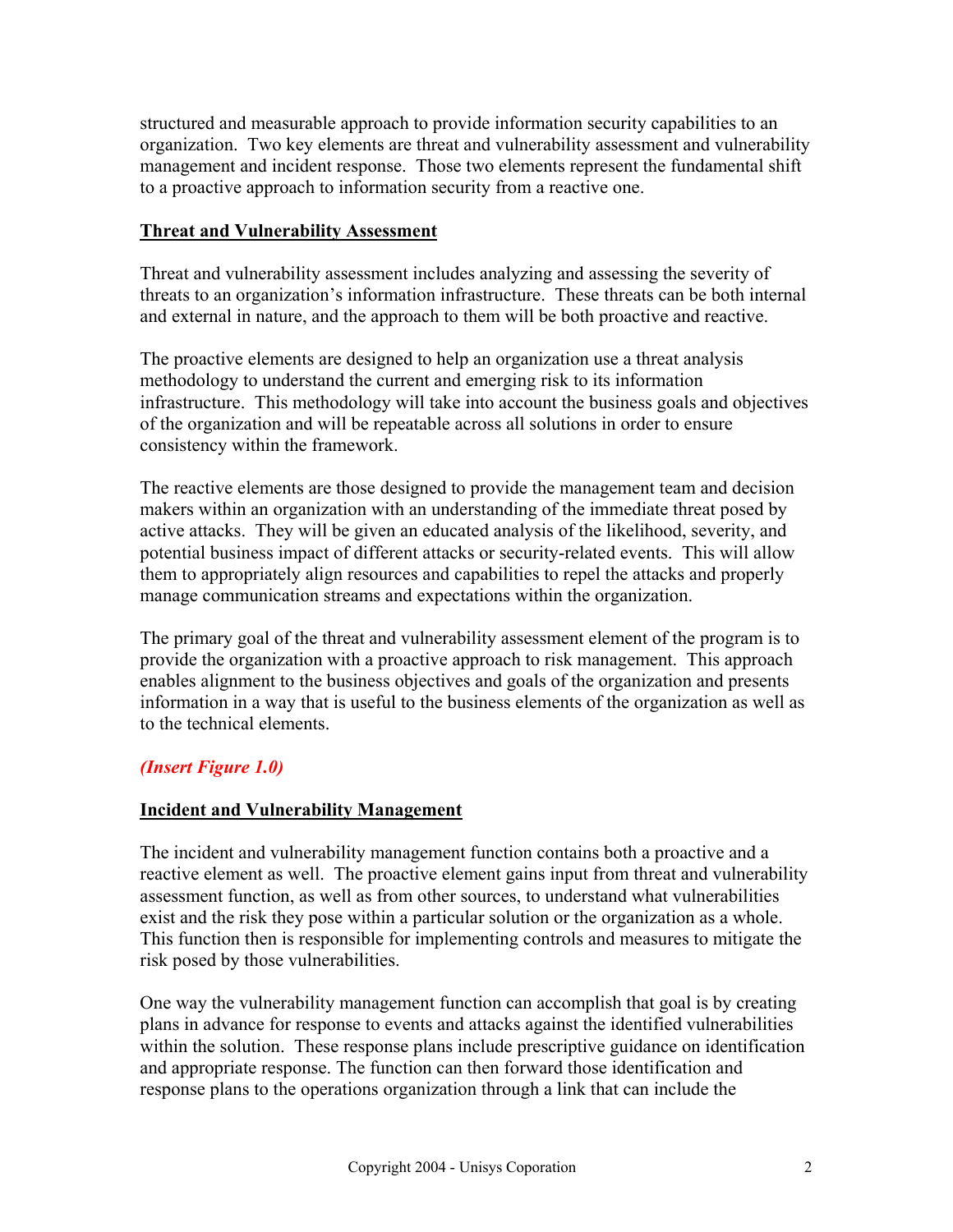identification and remediation steps within automated monitoring systems, electronic defenses, and incident response systems.

The reactive role for incident and vulnerability management covers traditional incident response activity. In this role this function is responsible for remedying malicious activities that are hindering the organization's ability to function appropriately. There's difference in this case, though: the incident response team now becomes the second-tier of response in case of an incident, because the primary role is now handled by the operations teams.

The incident response element will be invoked only when the specific incident has not previously been identified and an appropriate response plan created for use by the operations teams. The incident response team may also be invoked when the response plan that was created does not work appropriately, or the operations team does not have the appropriate resource pool available to execute the response plan effectively.

#### **Regulatory Compliance**

There are currently information security elements to multiple regulations with which global organizations must comply, such as the Gramm-Leach-Bliley Act, Sarbanes-Oxley Act, Basel II, and the European Data Privacy Directive, among others. All can have a significant impact on how organizations maintain the security and integrity of their information assets. These regulations were put in place to maintain at least baseline standards for organization in situations where previously there had been little if any uniformity in processes.

#### **Final Thoughts**

Organizations have not been protecting themselves effectively against malicious adversaries or information security incidents created by user error. As information becomes more valuable to enterprises and governments and their potential antagonists, more regulation will be enacted to ensure even higher levels of security.

The introduction of an information security program aligned to leading industry practices and methods enables an organization to achieve compliance with both current and future information security regulations.

A proactive information security program also allows an organization to make mature risk management decisions by providing a business-friendly context for discovery and extension of its security capabilities. This permits business leaders to understand how their organizations can withstand security events and the impact that those events can have on the organization's ability to function.

The transformation to a proactive environment from a reactive one enables the organization to gather and control the data necessary to identify threats and take preventive measures before it can become the victim of a malicious or accidental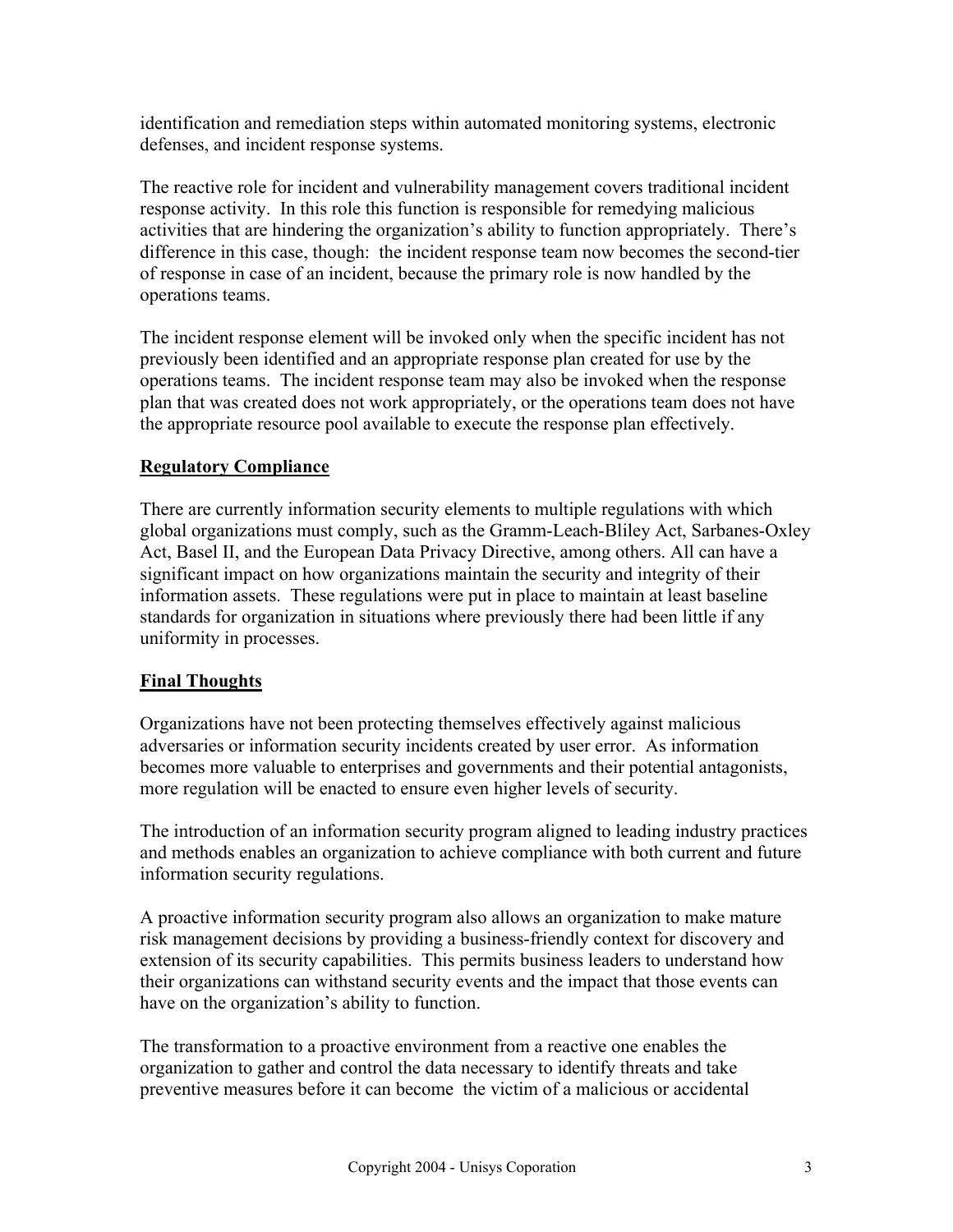security breach. And with that improved security posture can come significant collateral benefits: lower operational costs, greater efficiencies, and minimized risk to brand, reputation and other precious business commodities.